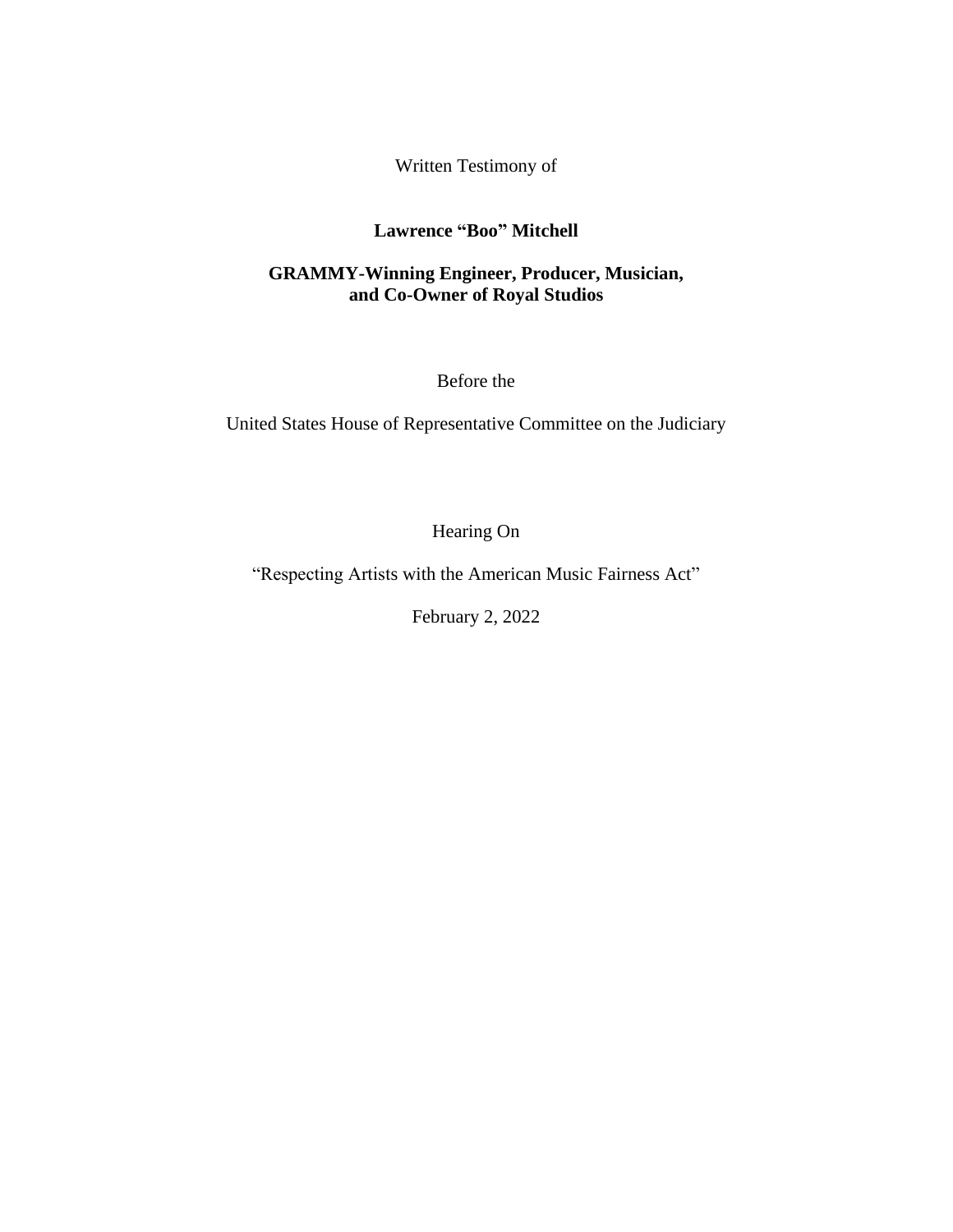Dear Chairman Nadler, Ranking Member Jordan, and members of the committee,

My name is Lawrence "Boo" Mitchell. I am a GRAMMY Award winning Recording Engineer, Producer, Composer, Musician, and the co-owner of Royal Studios in Memphis, Tennessee. I am also a member of the Board of Governors of the Memphis Chapter of the Recording Academy. Best known for the GRAMMY Awards, the Recording Academy represents thousands of songwriters, performers, musicians, producers, and engineers across the country. Thank you for giving me the opportunity to testify today.

In 2014, I was visited here at Royal Studios by songwriters and producers Mark Ronson and Jeff Bhasker. After visiting the studio, Mark told me that he wanted to record his album here, including a track with Bruno Mars. Over the next several weeks, Mark, Bruno, Jeff, myself, and some of the finest musical talents from Memphis and around the country teamed up to record the song "Uptown Funk." "Uptown Funk" was released in November of 2014, and immediately charted on Billboard. Eventually, it became the number one song of the year. And then it became the number one song of the decade. "Uptown Funk" is currently fourth on Billboard's All Time Hot 100 charts. In 2016, it won the GRAMMY Award for Record of the Year, the first record made in Memphis to win this honor.

"Uptown Funk" was also a huge hit on the radio. In 2015, "Uptown Funk" finished the year as the number one song on the mainstream Top 40 radio chart. To this day, it is one of the twenty most played songs of all time on mainstream top 40 radio in America.

But despite this historic airplay on the radio, no one involved in the recording of "Uptown Funk" has ever been paid by the radio broadcasters who used and profited from their work.

Because of a loophole in the copyright law, radio broadcasters are allowed to play sound recordings without asking for permission from the artists who created it and without paying them any compensation. They can play records on the air for free, and they use our music to sell billions of dollars worth of advertising. I can't think of another industry in America where you are allowed to take someone else's property and use it without permission or compensation.

But this story gets crazier. "Uptown Funk" wasn't just a big radio hit in the United States, it was a hit around the world. The track reached number one in Australia, Canada, Israel, New Zealand, and the U.K. In every single one of those countries, the broadcasters actually did pay royalties for playing the record. But I still didn't get paid.

You see, almost every other country in the world recognizes a public performance right for sound recordings on the radio, and they require broadcasters to pay royalties to artists and rights holders. But because we don't recognize a performance right here in the United States, foreign countries won't pay American artists the royalties we are due until the United States fixes the law and reciprocates. So, Mark Ronson, who was born in London and still lives there, can collect royalties from all the airplay that "Uptown Funk" has received around the world. But none of the American artists who collaborated with him can. Every year, American artists are losing hundreds of millions of dollars in international royalties that are owed to them.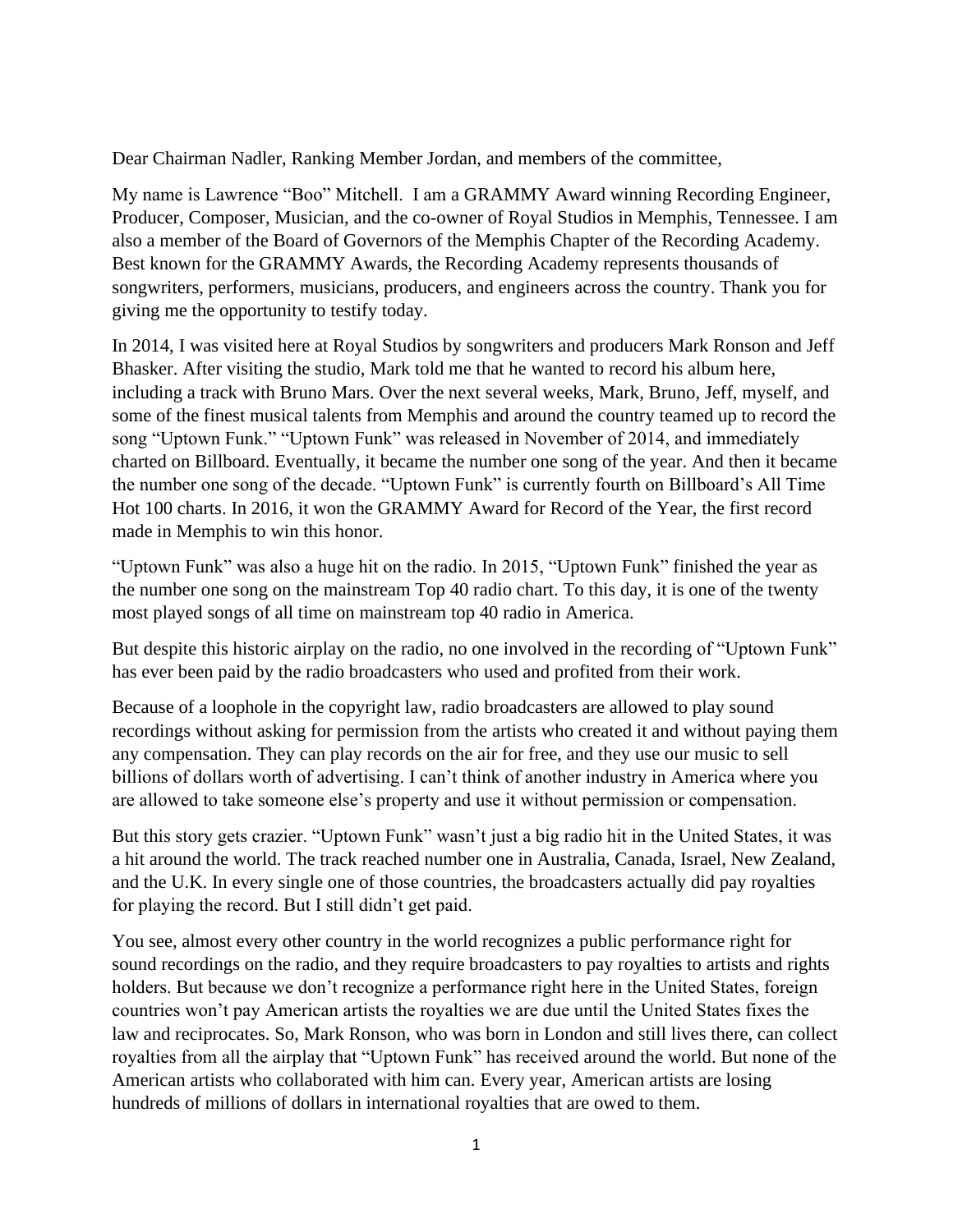More than two dozen individuals are credited on the recording of "Uptown Funk." While performance royalties from radio may not make a huge difference in the life of a super star like Bruno Mars, it would make all the difference in the world to me and to the other musicians, vocalists, and studio professionals that created this iconic track.

Fortunately, there is a reasonable, common-sense solution to fix this injustice. The American Music Fairness Act is a bipartisan bill introduced by Representatives Ted Deutch and Darrell Issa. This bill would establish a performance right for sound recordings played on AM/FM radio stations. Under the bill, artists, performers, vocalists, producers, and other music makers involved in the creation of a sound recording would receive fair market compensation for their music played on radio stations across the U.S., just like they currently receive on digital radio services.

Importantly, the bill also safeguards the royalties received by songwriters for airplay on the radio, and it also contains key protections for small broadcasters to ensure that local and community radio stations can continue to thrive.

"Uptown Funk" is just one illustration of how this injustice has hurt recording artists throughout history. This year happens to be the fiftieth anniversary of Al Green's legendary album *Let's Stay Together*, which was recorded at Royal Studios and produced, recorded, and mixed by my dad, Willie Mitchell*.* The title track was a number one hit and has been added to the National Recording Registry at the Library of Congress, but my dad, who passed away in 2010, never received a penny from radio for his work.

Fast-forward to today and we are still making hits in Memphis that you can hear on the radio. It was just about one year ago that I received another phone call, this time from Bruno Mars. He was working on a new project and wanted to add some of those grimy Memphis horns. Those horns can be heard on the new album Bruno recorded with Anderson .Paak under the name Silk Sonic. Their current single "Smokin Out The Window" is still on the charts and still on the radio, but the horn players I recorded with -- Kameron Whalum, Marc Franklin, Kirk Smothers, and Lannie McMillan – haven't received any compensation from broadcasters.

Some things have not changed from the time my dad opened Royal Studios to today. We still produce and record great music. And AM/FM radio stations still pay no royalties to performers. Time is running out to fix this injustice for the artists of my dad's generation, like the Rev. Al Green and the Rev. Charles Hodges. These artists aren't looking for free promotion to sell records or go on tour, they just want the compensation that they deserve but have long been denied. And a new generation is struggling to see if they can even make it in the music business.

The ongoing pandemic continues to disrupt touring and the live music sector, which makes it all the more important that artists are able to fully realize the value of their recorded music in order to make a living. The lost royalties from radio could make the difference in whether a musician can stay focused on their career or has to take a second or third job to get by. Royal Studios is one of the oldest recording studios in the world, but we've struggled during these uncertain times as well. If we had been able to collect my dad's royalties from radio over the past fifty years, my small business and my family would be in better shape today.